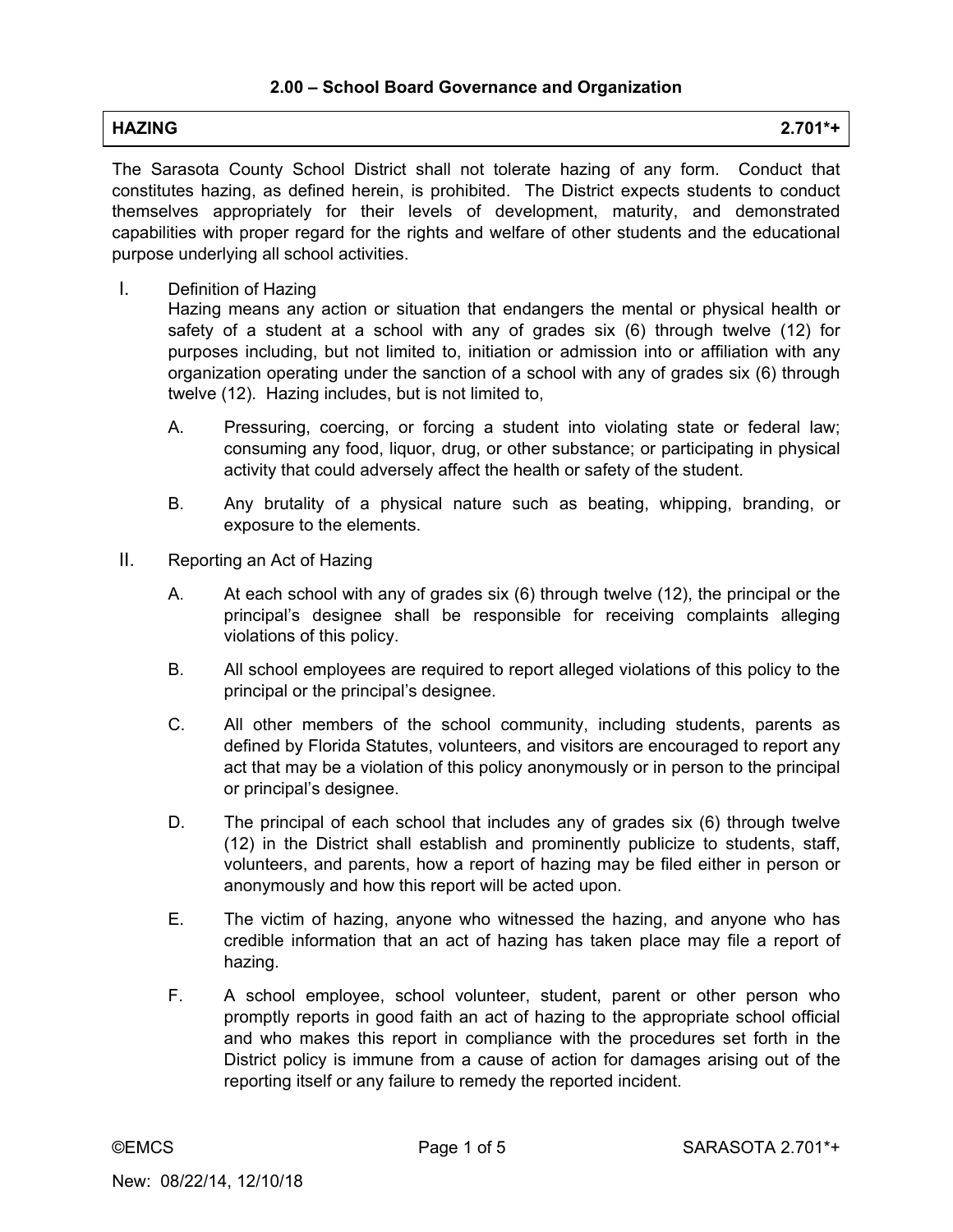### **2.00 – School Board Governance and Organization**

- G. Submission of a good faith complaint or report of hazing will not affect the complainant or reporter's future employment, grades, learning or working environment, or work assignments.
- H. Any written or oral reporting of an act of hazing shall be considered an official means of reporting such act(s).
- I. Reports may be made anonymously, but formal disciplinary action may not be based solely on the basis of an anonymous report.
- III. Investigation of a Report of Hazing
	- A. The investigation of a reported act of hazing is deemed to be a school-related activity and shall begin with a report of such an act.
	- B. The principal or designee shall select an individual(s), employed by the school and trained in investigative procedures, to initiate the investigation. The person may not be the accused perpetrator or victim.
	- C. Documented interviews of the victim, alleged perpetrator(s), and witnesses shall be conducted privately, separately, and shall be confidential. Each individual (victim, alleged perpetrator, and witnesses) will be interviewed separately and at no time will the alleged perpetrator and victim be interviewed together.
	- D. The investigator shall collect and evaluate the facts including but not limited to:
		- 1. Description of incident(s) including nature of the behavior;
		- 2. Context in which the alleged incident(s) occurred;
		- 3. How often the conduct occurred;
		- 4. Whether there were past incidents or past continuing patterns of behavior;
		- 5. The relationship between the parties involved;
		- 6. The characteristics of parties involved, *i.e.*, grade, age;
		- 7. The identity and number of individuals who participated in hazing;
		- 8. Where the alleged incident(s) occurred;
		- 9. Whether the conduct adversely affected the student's/students' health or safety;
		- 10. The date, time, and method in which the parents of all parties involved were contacted.
	- E. Whether a particular action or incident constitutes a violation of this policy shall require a determination based on all the facts and surrounding circumstances and shall include:
		- 1. Recommended remedial steps necessary to stop the hazing; and
		- 2. A written final report to the principal.
	- F. The investigation shall be completed within ten (10) school days from the filing of the complaint unless otherwise specifically extended by the principal or cost center head for good cause.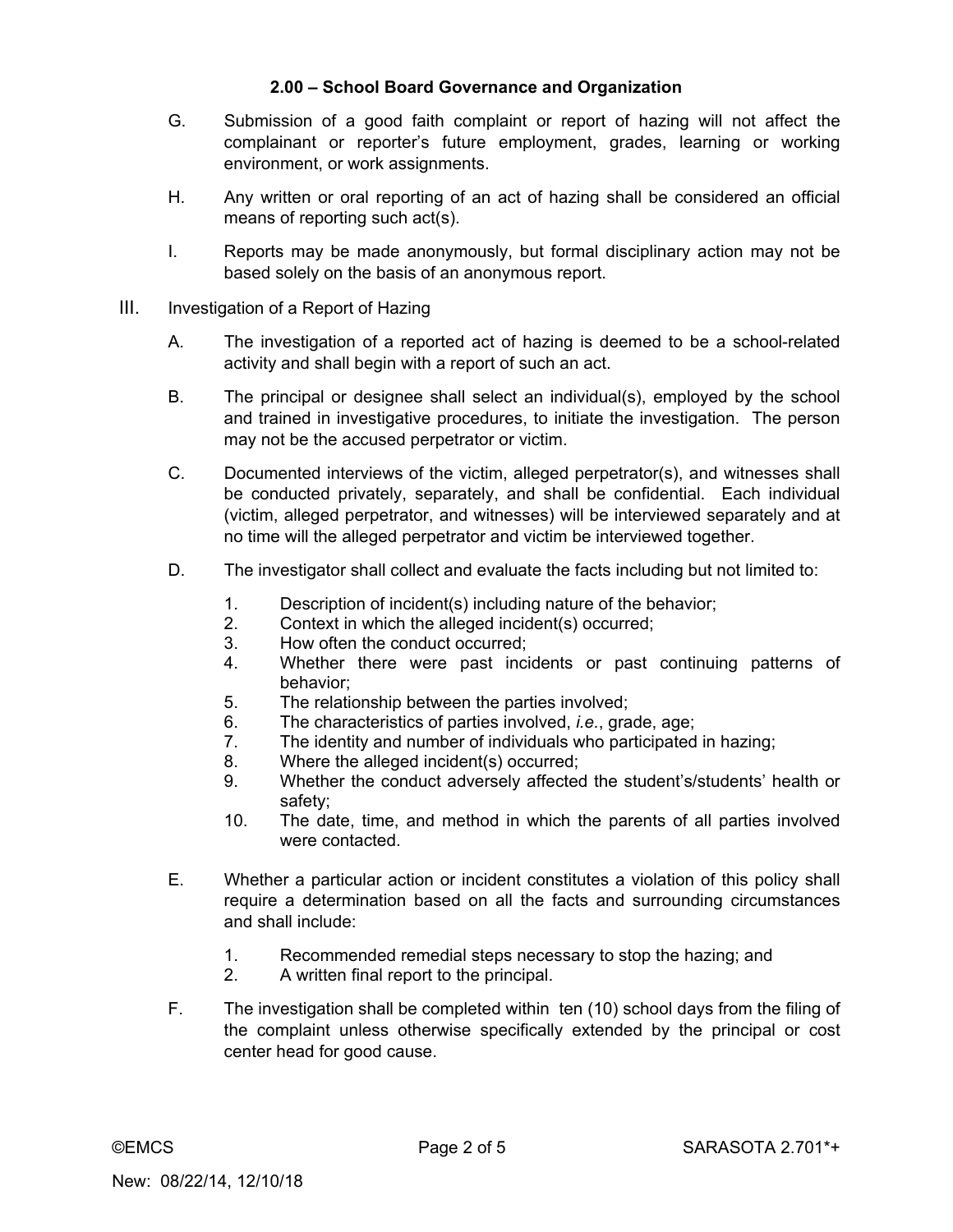### **2.00 – School Board Governance and Organization**

- G. The highest level of confidentiality possible will be upheld regarding the submission of a complaint or a report of hazing and the investigative procedures that follow.
- IV. Investigation to Determine Whether a Reported Act of Hazing is Within the Scope of the **District** 
	- A. The principal or designee will assign an individual(s) who is trained in investigative procedures to initiate an investigation of whether an act of hazing is within the scope of the School District.
	- B. The trained investigator(s) will provide a report on results of investigation with recommendations for the principal to make a determination if an act of hazing falls within the scope of the District.
		- 1. If it is within the scope of the District, a thorough investigation shall be conducted.
		- 2. If it is outside the scope of the District and determined a criminal act, the principal shall refer the incident(s) to appropriate law enforcement.
		- 3. If it is outside the scope of the District and determined not a criminal act, the principal or designee shall inform the parents of all students involved.
- V. Notification to Parents of Incidents of Hazing
	- A. Immediate notification to the parents of a victim of hazing. The principal, or designee, shall promptly report via telephone, personal conference, and/or in writing, the occurrence of any incident of hazing as defined by this policy to the parent(s) of all students involved on the same day an investigation of the incident(s) has been initiated. Notification must be consistent with the student privacy rights under the applicable provisions of the Family Educational Rights and Privacy Act of 1974 (FERPA).
	- B. Immediate notification to the parents of the perpetrator of an act of hazing. The principal, or designee, shall promptly report via telephone, personal conference, and/or in writing, the occurrence of any incident of hazing as defined by this policy to the parents of all students involved on the same day an investigation of the incident(s) has been initiated. Notification must be consistent with the student privacy rights under the applicable provisions of the Family Educational Rights and Privacy Act of 1974 (FERPA).
	- C. Notification to local agencies where criminal charges may be pursued.

Once the investigation has been completed and it has been determined that criminal charges may be pursued against the perpetrator(s), all appropriate local law enforcement agencies will be notified by telephone and/or in writing.

- VI. Referral of Victims and Perpetrators of Hazing for Counseling When hazing is suspected or when a hazing incident is reported, counseling services shall be made available to the victim(s), perpetrator(s), and parents.
	- A. The teacher or parent may request informal consultation with school staff, *e.g.*, school counselor, school psychologist, to determine the severity of concern and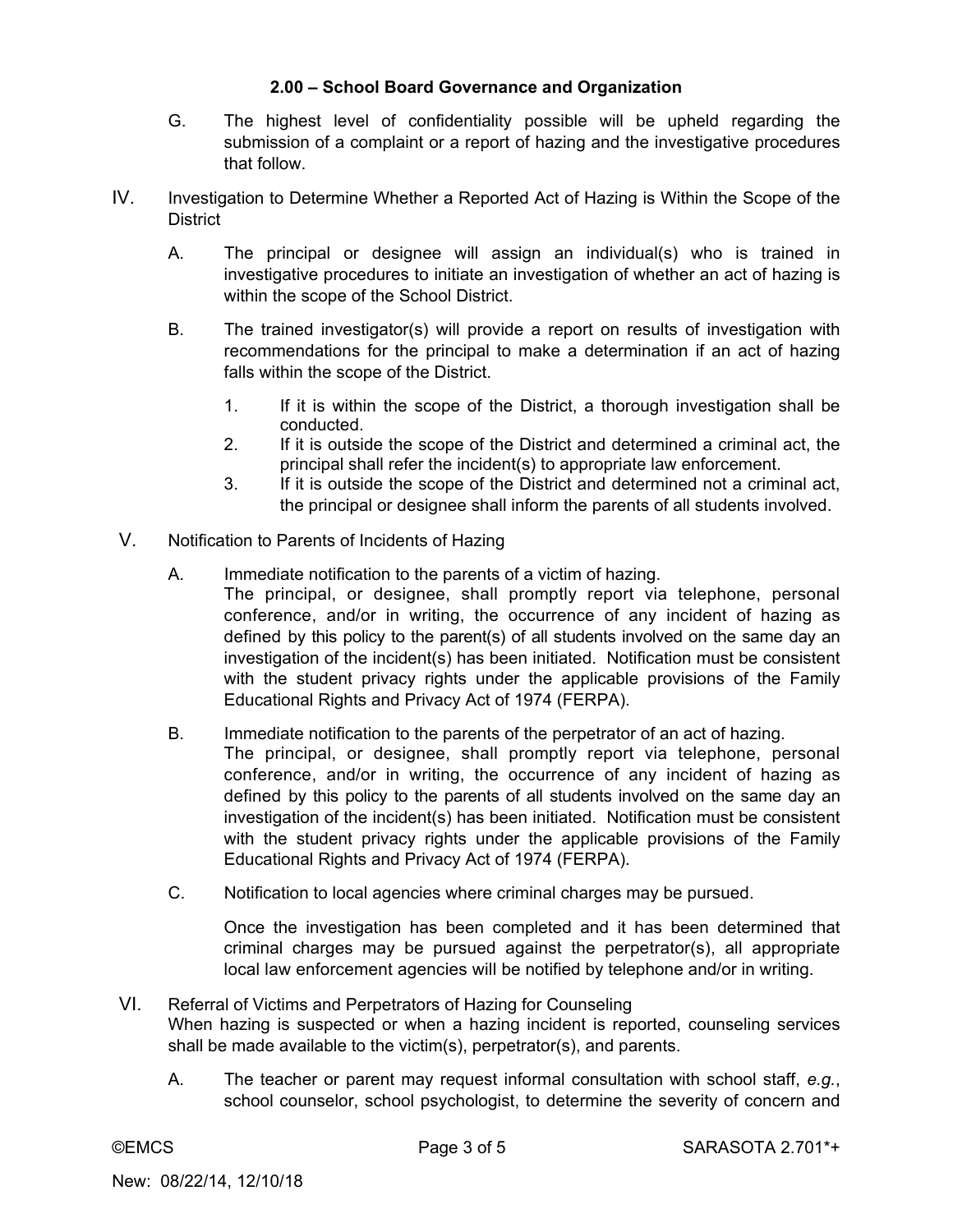#### **2.00 – School Board Governance and Organization**

appropriate steps to address the concern. The teacher may request that the involved student's parents are included.

- B. School personnel or the parent may refer a student to the school intervention team for consideration of appropriate services. Parental involvement shall be required when the student is referred to the intervention team.
- C. If a formal discipline report or formal complaint is made, the principal or designee must refer the student(s) to the school intervention team for determination of counseling support and interventions. Parental involvement shall be required.
- D. The intervention team may recommend
	- 1. Counseling and support to address the needs of the victims of hazing;
	- 2. Research-based counseling or interventions to address the behavior of the students who haze others; and/or
	- 3. Research-based counseling or interventions which include assistance and support provided to parents, if deemed necessary or appropriate.

#### VII. Disciplinary Action

If the incident is determined to be within the scope of the District, disciplinary action will be consistent with the *Code of Student Conduct*.

- VIII. Reporting Incidents of Hazing
	- A. Incidents of hazing shall be reported in the school's report of data concerning school safety and discipline data required under s. 1006.09(6), F.S. The report shall include each incident of hazing and the resulting consequences, including discipline and referrals. The report shall also include each reported incident of hazing that did not meet the criteria of a prohibited act under this section with recommendations regarding such incidents.
	- B. The District will utilize Florida's School Environmental Safety Incident Reporting (SESIR) Statewide Report on School Safety and Discipline Data to report hazing incidents.
	- C. A school with any of grades 9 through 12 must report an alleged act of hazing to a local law enforcement agency if the alleged act meets the criteria established in Section 1006.135(3), Florida Statutes.

#### **STATUTORY AUTHORITY: 1001.41, 1001.42, F.S.**

**LAW(S) IMPLEMENTED: , 1001.41, 1001.42, 1001.43, 1001.51, 1001.54, 1003.04, 1003.31, 1003.32, 1006.07, 1006.08, 1006.09, 1006.10, 1006.135, F.S. 20 USC 1232g** 

**HISTORY: ADOPTED: 10/06/15 REVISION DATE(S): 12/10/18** 

**FORMERLY: NEW** 

©EMCS Page 4 of 5 SARASOTA 2.701\*+

New: 08/22/14, 12/10/18